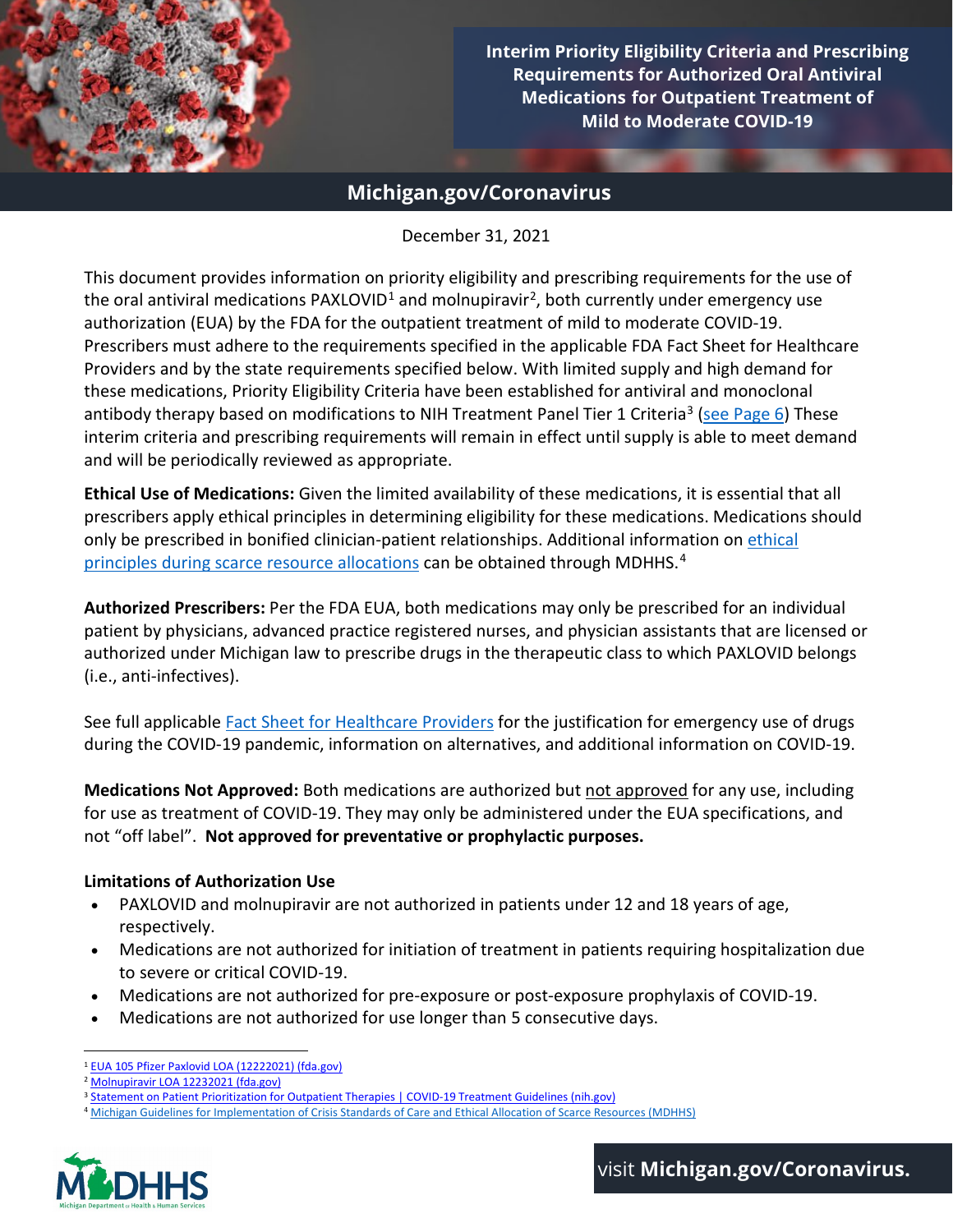### **Prescribing Requirements**

Because of the limited availability of these medications, certain requirements for prescribing are needed to assure that those at highest risk have access to these medications including:

- 1. Prior to prescribing, must communicate to the patient and/or caregiver information consistent with the applicable "FACT SHEET FOR PATIENTS, PARENTS, AND CAREGIVERS" and provide them with a copy (electronically is acceptable) of this prior to prescribing the medication.
- 2. Prescriber needs to determine closest dispensing pharmacy that has product. -Use Locator for Meijer Pharmacies:<https://rx.meijer.com/covid19/therapeuticprogram>
- 3. Electronic prescriptions are preferred.
- 4. Telephone prescriptions will not be accepted.
- 5. Paper prescriptions (including faxed) may be used but must have required information, patient's phone number and qualifying criteria as described in 6 below.
- 6. In addition to standard prescribing information, prescriptions must specify in the comments/notes section:
	- a. The specific applicable Priority Eligibility Criteria validating the high-risk condition that qualifies for medication administration.
		- 1) e.g., "Eligibility: Immunocompromised secondary to taking rituximab"
		- 2) e.g., "Eligibility: Unvaccinated and age 76"
		- 3) e.g., "Eligibility: Unvaccinated, age 80, and severe COPD"
	- b. The date of symptom onset (antiviral medication must be started within 5 days of symptom onset).
	- c. Prescriptions lacking this information will not be filled and may delay or prevent access to therapy.

## **Antiviral Therapy Dispensing Sites**

- *Paxlovid* currently has limited availability through the following sites:
	- o Selected Federally Qualified Health Centers and Tribal Health Centers
	- o Selected [Meijer Pharmacies](https://rx.meijer.com/covid19/therapeuticprogram) [\(see Appendix\)](#page-6-0)
	- o Selected retail pharmacies in areas not served by Meijer (based on supply)
- *Molnupiravir* currently has limited availability through the following sites:
	- o All Meijer Pharmacies (based on supply)
	- $\circ$  Selected retail pharmacies in areas not served by Meijer (based on supply)

### **Monoclonal Antibody Therapy**

Treatment with mAb continues to be an important therapy for mild to moderate COVID infection and is preferred over treatment with molnupiravir whenever it can be readily accessed. Based on current evidence, mAb therapy is also a comparable alternative to Paxlovid for patients who do not have access to the oral medication, have contraindications to the medication (e.g., pregnancy), or are beyond 5 days (but within 10 days) of symptom onset. Treatment with mAb should be considered for patients who are in eligible lower risk tiers in the [Priority Eligibility Criteria.](#page-5-0) Prescribers should maintain awareness of locations administering mAb therapy to support timely referrals for their patients as appropriate. Additional information on mAb sites can be found o[n www.michigan.gov/covidtherapy](http://www.michigan.gov/covidtherapy)

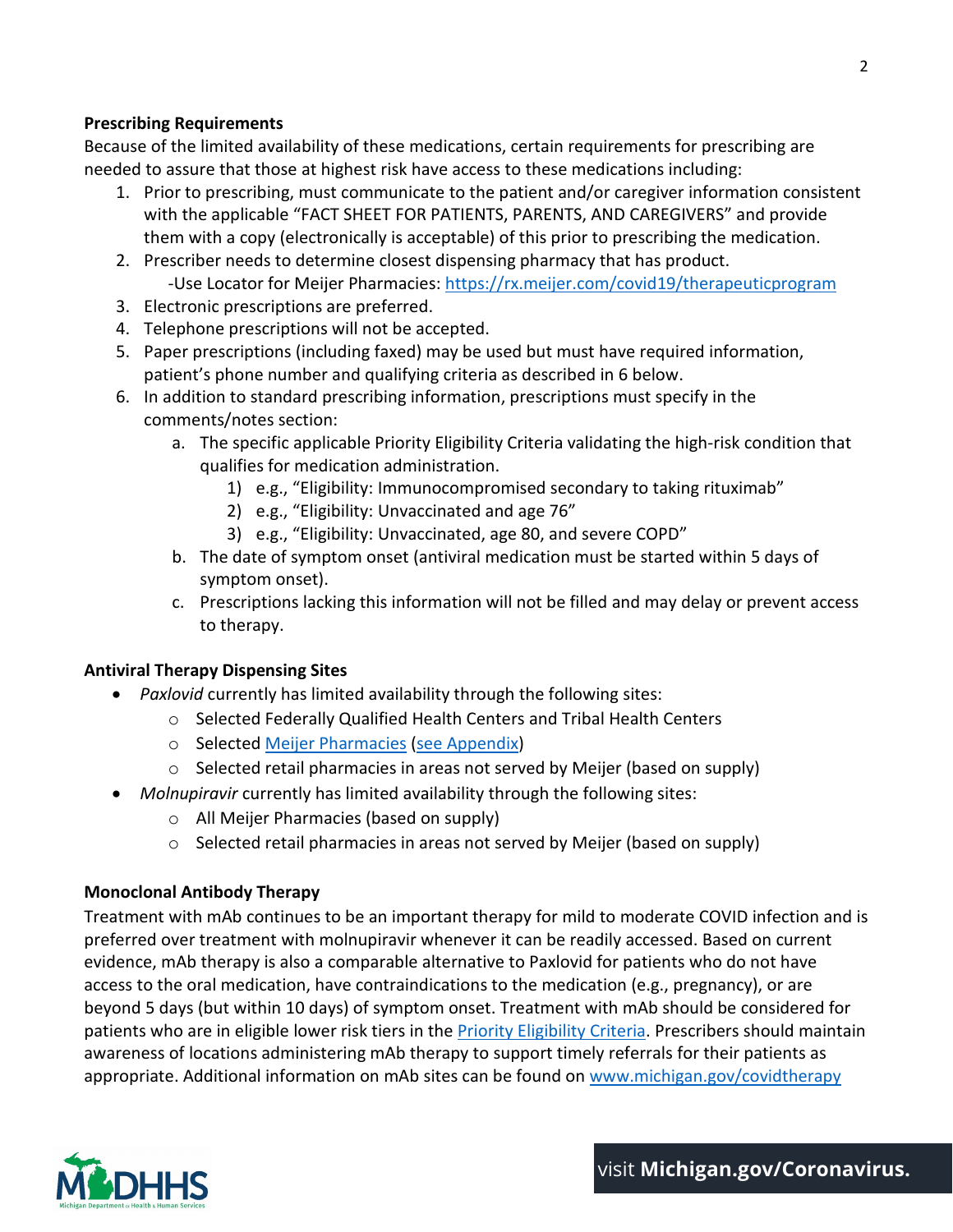## **Priority Eligibility Criteria and Prescribing for Paxlovid™**

Prescribers **must comply** with requirements of the US Food and Drug Administration's **[Factsheet for](https://www.fda.gov/media/155050/download)  [Healthcare Providers Emergency Use Authorization for Paxlovid™](https://www.fda.gov/media/155050/download)** and with the State of Michigan Priority Eligibility Criteria for this medication. Patients must have tested positive for SARS-CoV-2.

PAXLOVID is indicated for the treatment of mild-to-moderate coronavirus disease 2019 (COVID-19) in adults and pediatric patients (12 years of age and older weighing at least 40 kg), and

- with positive results of direct severe acute respiratory syndrome coronavirus 2 (SARS-CoV-2) viral testing, and
- who are at high risk for progression to severe COVID-19, including hospitalization or death, and
- **who meet the current [Priority Eligibility Criteria](#page-5-0) (see Page 6)**
- Immunocompromised patients who have received Evusheld for pre-exposure prophylaxis should not receive Paxlovid based on scarce resource allocation principles.

## **Dosing of PAXLOVID (see full Fact Sheet for Healthcare Providers)**

PAXLOVID is nirmatrelvir tablets co-packaged with ritonavir tablets. Nirmatrelvir must be coadministered with ritonavir.

- Initiate PAXLOVID treatment as soon as possible after diagnosis of COVID-19 and within 5 days of symptom onset.
- Administer orally with or without food.
- Dosage: 300 mg nirmatrelvir (two 150 mg tablets) with 100 mg ritonavir (one 100 mg tablet), with all three tablets taken together twice daily for 5 days.
- **Dose reduction for moderate renal impairment (eGFR ≥30 to <60 mL/min)**: 150 mg nirmatrelvir (one 150 mg tablet) with 100 mg ritonavir (one 100 mg tablet), with both tablets taken together twice daily for 5 days.
- PAXLOVID is not recommended in patients with severe renal impairment (eGFR <30 mL/min).
- PAXLOVID is not recommended in patients with severe hepatic impairment (Child-Pugh Class C).
- Alert the patient of the importance of completing the full 5-day treatment course and to continuing isolation in accordance with public health recommendations to maximize viral clearance and minimize transmission of SARS-CoV-2.

### **Dosage Forms of PAXLOVID**

- Tablets: nirmatrelvir 150 mg
- Tablets: ritonavir 100 mg

## **Warning and Precautions for PAXLOVID**

- The concomitant use of PAXLOVID and certain other drugs may result in potentially significant drug interactions. Consult the full prescribing information prior to and during treatment for potential drug interactions.
- Hepatotoxicity: Hepatic transaminase elevations, clinical hepatitis, and jaundice have occurred in patients receiving ritonavir.
- HIV-1 Drug Resistance: PAXLOVID use may lead to a risk of HIV-1 developing resistance to HIV protease inhibitors in individuals with uncontrolled or undiagnosed HIV-1 infection.

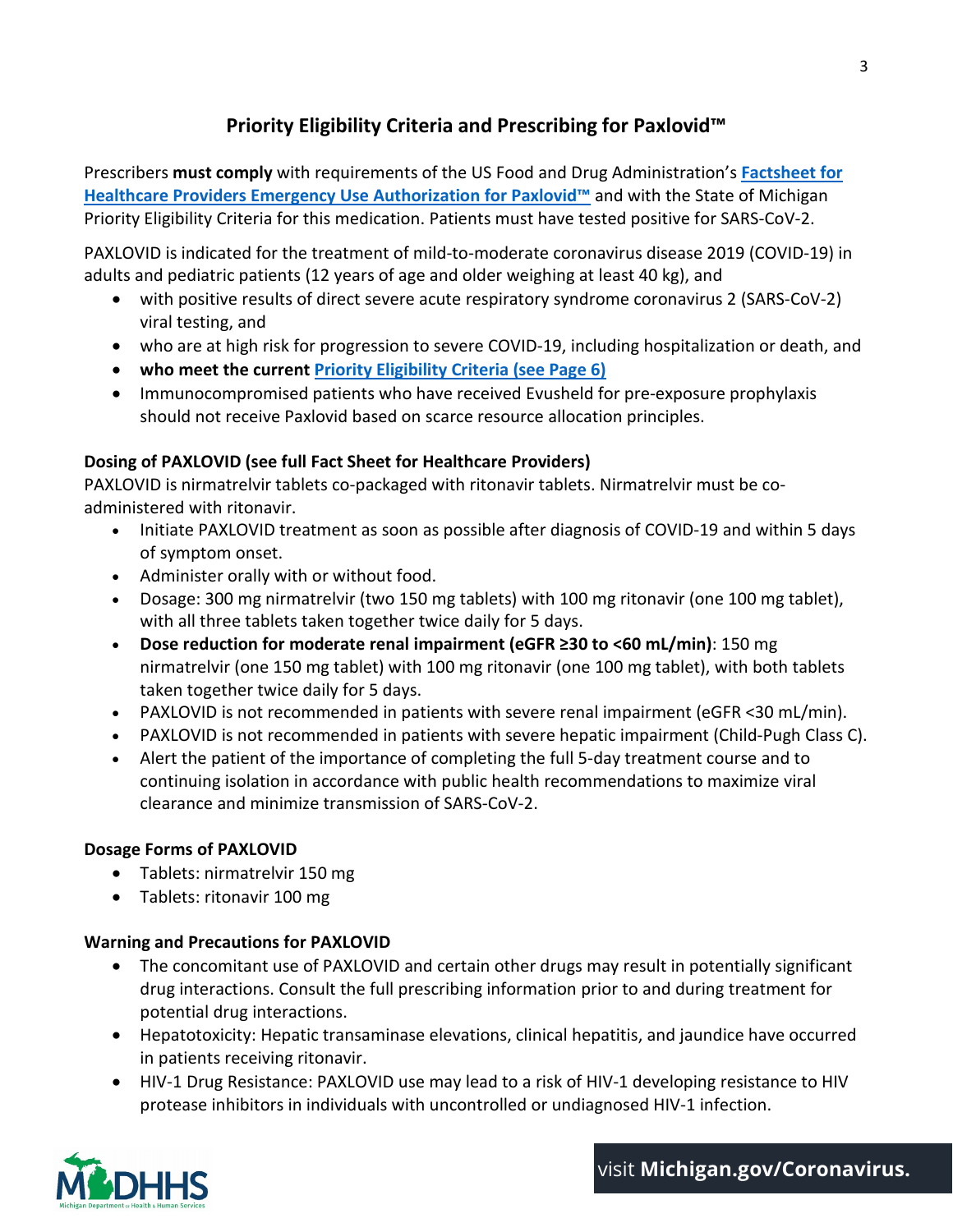## **Priority Eligibility Criteria and Prescribing for Paxlovid™** (continued)

### **Contraindications for PAXLOVID**

- History of clinically significant hypersensitivity reactions to the active ingredients (nirmatrelvir or ritonavir) or any other components.
- Co-administration with drugs highly dependent on CYP3A for clearance and for which elevated concentrations are associated with serious and/or life-threatening reactions.
- Co-administration with potent CYP3A inducers where significantly reduced nirmatrelvir or ritonavir plasma concentrations may be associated with the potential for loss of virologic response and possible resistance.

### **Warning and Precautions**

There is insufficient human data on Paxlovid in pregnancy. See the Fact Sheet for additional information. Paxlovid should be used with caution in pregnancy and only when mAb therapy is unavailable and after full discussion with patient of potential risks and benefits.

### **Medication Interactions and Potential for Severe Adverse Events with PAXLOVID**

Co-administration of PAXLOVID can alter the plasma concentrations of other drugs and other drugs may alter the plasma concentrations of PAXLOVID. Consider the potential for drug interactions prior to and during PAXLOVID therapy and review concomitant medications during PAXLOVID therapy.

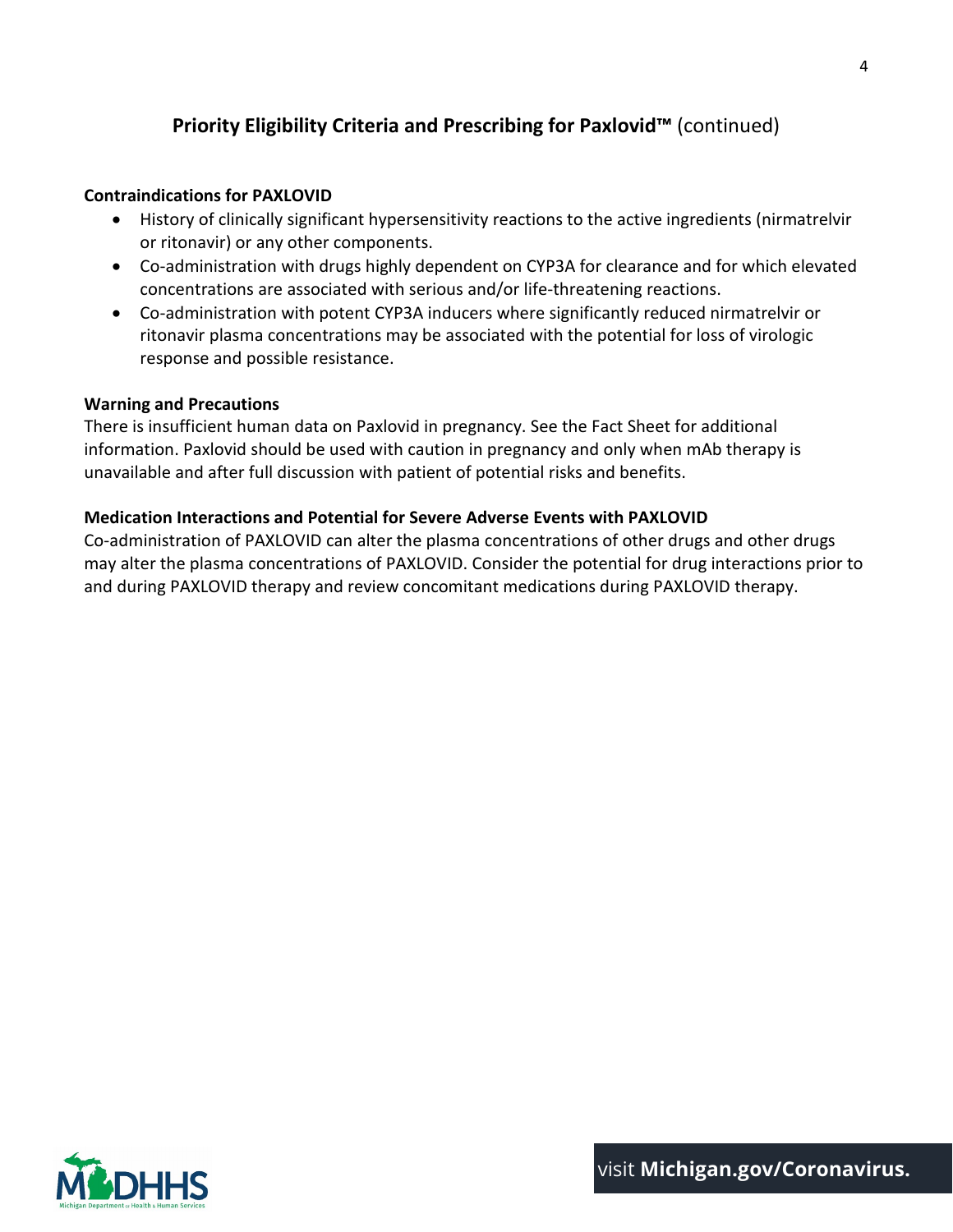## **Priority Eligibility Criteria and Prescribing for Molnupiravir**

Prescribers **must comply** with requirements of the US Food and Drug Administration's **[Fact Sheet for](https://www.fda.gov/media/155054/download)  [Healthcare Providers: Emergency Use Authorization for Molnupiravir](https://www.fda.gov/media/155054/download)** and with the State of Michigan Priority Eligibility Criteria for this medication. Patients must have tested positive for SARS-CoV-2.

Molnupiravir is indicated for the treatment of mild-to-moderate coronavirus disease 2019 (COVID-19) in adults (18 years of age), and

- with positive results of direct severe acute respiratory syndrome coronavirus 2 (SARS-CoV-2) viral testing, and
- who are at high risk for progression to severe COVID-19, including hospitalization or death, and
- for whom alternative COVID-19 treatment options authorized by FDA are not accessible or clinically appropriate, and
- **who meet the current [Priority Eligibility Criteria \(see Page 6\)](#page-5-0)**

## **Dosing and Administration of Molnupiravir (see full Fact Sheet for Healthcare Providers)**

- 800 mg (four 200 mg capsules) taken orally every 12 hours for 5 days, with or without food.
- Take molnupiravir as soon as possible after a diagnosis of COVID19 has been made, and within 5 days of symptom onset.
- Completion of the full 5-day treatment course and continued isolation in accordance with public health recommendations are important to maximize viral clearance and minimize transmission of SARS-CoV-2.
- Molnupiravir is not authorized for use for longer than 5 consecutive days because the safety and efficacy have not been established.

## **Dosage Forms of Molnupiravir**

• Capsules: 200 mg

## **Warning and Precautions for Molnupiravir**

- Use in Pregnancy /Embryo-Fetal Toxicity: **Molnupiravir is not recommended for use during pregnancy.**
- Bone and Cartilage Toxicity: Molnupiravir is not authorized for use in patients less than 18 years of age because it may affect bone and cartilage growth.

## **Contraindications for Molnupiravir**

- No contraindications have been identified based on the limited available data on the emergency use of molnupiravir authorized under this EUA.
- **Not to be used in pregnancy**

## **Medication Interactions with Molnupiravir**

No drug interactions have been identified based on the limited available data on the emergency use of molnupiravir authorized under this EUA.

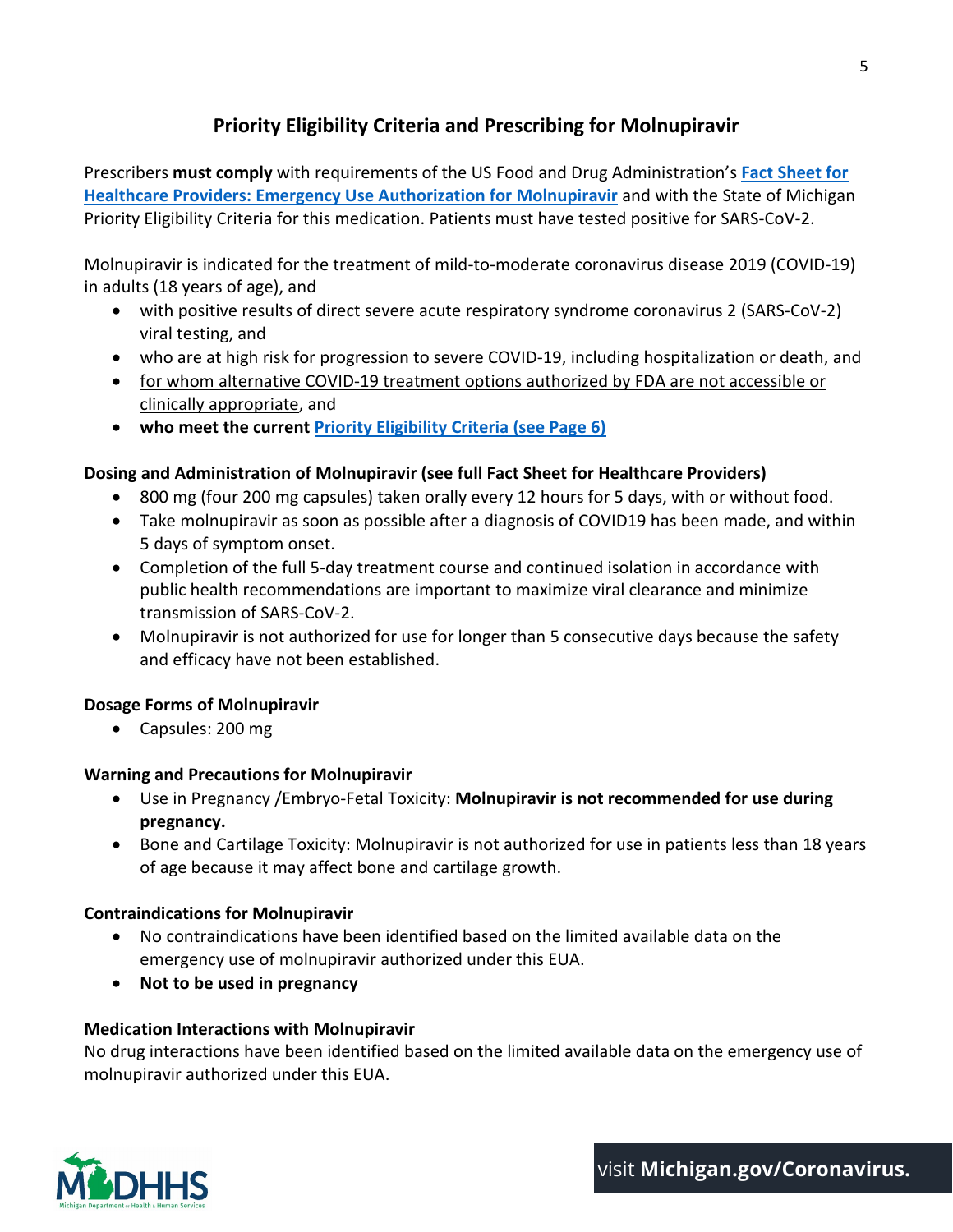<span id="page-5-0"></span>

| <b>Priority Eligibility Criteria for COVID-19 Outpatient Therapy</b><br>(December 31, 2021) |                                                                                                                                                                                               |                    |                          |                         |  |  |  |  |  |  |
|---------------------------------------------------------------------------------------------|-----------------------------------------------------------------------------------------------------------------------------------------------------------------------------------------------|--------------------|--------------------------|-------------------------|--|--|--|--|--|--|
| <b>Tier</b>                                                                                 | <b>Eligibility Criteria</b>                                                                                                                                                                   | <b>Paxlovid</b>    | Molnupiravir             | Sotrovimab <sup>4</sup> |  |  |  |  |  |  |
|                                                                                             | Treatment must be started within:                                                                                                                                                             | 5 days             | 5 days                   | 10 days                 |  |  |  |  |  |  |
|                                                                                             | Availability:                                                                                                                                                                                 | • Region 2N, 2S, 3 | • Limited                | • Statewide             |  |  |  |  |  |  |
|                                                                                             |                                                                                                                                                                                               | -Select Meijer     | Statewide                | -Variable sites         |  |  |  |  |  |  |
|                                                                                             |                                                                                                                                                                                               | • Selected FQHCs   | -Select Meijer           |                         |  |  |  |  |  |  |
|                                                                                             |                                                                                                                                                                                               | • Selected THCs    | -Other sites             |                         |  |  |  |  |  |  |
| 1A                                                                                          | • Any age (per applicable EUA) with moderate to severe                                                                                                                                        | <b>Yes</b>         | Alternative <sup>2</sup> | <b>Yes</b>              |  |  |  |  |  |  |
|                                                                                             | immunocompromise regardless of vaccine status or                                                                                                                                              |                    |                          |                         |  |  |  |  |  |  |
|                                                                                             | • Age $\geq$ 75 YO and not maximally vaccinated <sup>1</sup>                                                                                                                                  |                    |                          |                         |  |  |  |  |  |  |
| 1B                                                                                          | • Age 65-74 YO, not maximally vaccinated <sup>1</sup> , and with MI priority risk factor <sup>3</sup>                                                                                         | Not currently      | Alternative <sup>2</sup> | <b>Yes</b>              |  |  |  |  |  |  |
|                                                                                             |                                                                                                                                                                                               | eligible           |                          |                         |  |  |  |  |  |  |
| $\overline{2}$                                                                              | • Age 65-74 YO and not maximally vaccinated <sup>1</sup>                                                                                                                                      | Not currently      | Not currently            | Yes <sup>5</sup>        |  |  |  |  |  |  |
|                                                                                             | • Age <65 YO, not maximally vaccinated <sup>1</sup> with MI priority risk factors <sup>3</sup>                                                                                                | eligible           | eligible                 |                         |  |  |  |  |  |  |
| 3A                                                                                          | • Age >75 YO and maximally vaccinated                                                                                                                                                         | Not currently      | Not currently            | Yes <sup>5</sup>        |  |  |  |  |  |  |
|                                                                                             | • Age 65-74 YO, maximally vaccinated, and with MI priority risk factors <sup>3</sup>                                                                                                          | eligible           | eligible                 |                         |  |  |  |  |  |  |
| 3B                                                                                          | • Age 65-74 YO, maximally vaccinated, and with CDC risk factors                                                                                                                               | Not currently      | Not currently            | Not currently           |  |  |  |  |  |  |
|                                                                                             |                                                                                                                                                                                               | eligible           | eligible                 | eligible                |  |  |  |  |  |  |
| 4                                                                                           | • Age >65 YO and maximally vaccinated                                                                                                                                                         | Not currently      | Not currently            | Not currently           |  |  |  |  |  |  |
|                                                                                             | • Age <65 YO, maximally vaccinated, and with CDC risk factors                                                                                                                                 | eligible           | eligible                 | eligible                |  |  |  |  |  |  |
|                                                                                             | mAb=monoclonal antibody, FQHC=Federally Qualified Health Centers, THC=Tribal Health Centers                                                                                                   |                    |                          |                         |  |  |  |  |  |  |
|                                                                                             | <sup>1</sup> Maximally vaccinated includes completion of all recommended vaccinations for age group, including booster                                                                        |                    |                          |                         |  |  |  |  |  |  |
|                                                                                             | <sup>2</sup> Alternatives include any other FDA authorized treatment including mAb therapy or Paxlovid that is available in a timely manner<br><sup>3</sup> MI priority risk factors include: |                    |                          |                         |  |  |  |  |  |  |

• Obesity (BMI  $\geq$  35)

• Chronic respiratory disease (e.g., COPD, moderate or severe asthma requires daily inhaled corticosteroid, bronchiectasis, CF, ILD)

- Pregnancy (mAb therapy only) (Note: In pregnancy, molnupiravir should not be used and Paxlovid used with caution when other mAb is unavailable)
- Chronic Kidney Disease (stage III, IV, or end stage CKD-GFR) (special considerations with Paxlovid)
- Cardiovascular disease (e.g., HTN, valvular disease, CVA, PAD, CHF)
- Diabetes

<sup>4</sup>Sotrovimab is currently the only mAb therapy with activity against the Omicron variant and is in limited supply. Other mAb medications may be considered for non-Omicron. <sup>5</sup>Use in lower tiers should be done only when higher tiers are able to be treated in a timely manner. Higher tier patients are a priority.

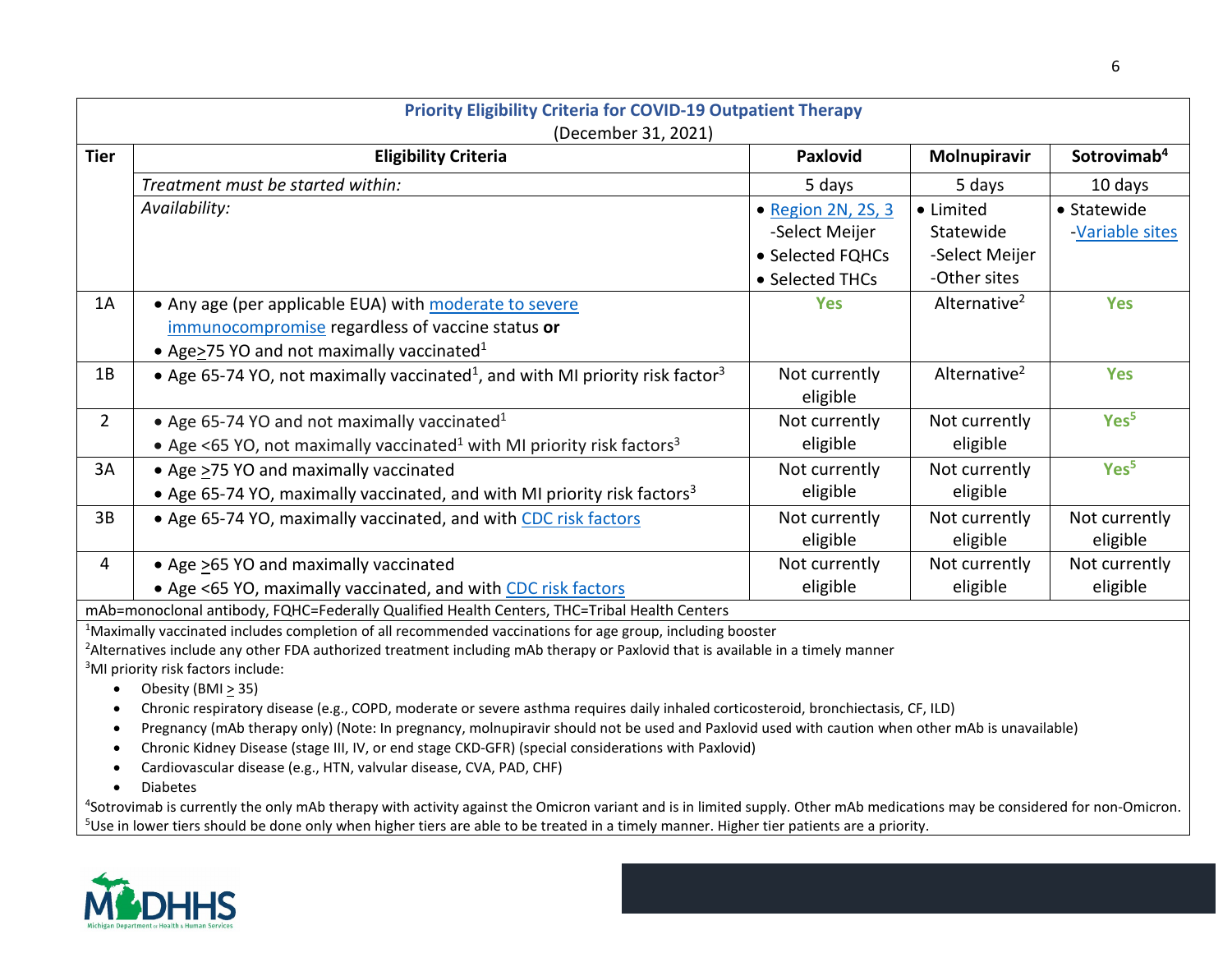# <span id="page-6-0"></span>Appendix – Oral Antiviral Access through Meijer Pharmacy

#### **Molnupiravir from Merck**

Molnupiravir is being stocked at all Meijer Pharmacies in the State of Michigan based on availability.

#### **Paxlovid from Pfizer**

Due to the very limited supply and potential high demand, Paxlovid is being stocked in only 10 Meijer Pharmacies in Regions 3, 2 North and 2 South. The actual locations stocking Paxlovid is in the chart below. Availability of the medication will be listed as one of the 3 categories below on the Meijer website: <https://rx.meijer.com/covid19/therapeuticprogram>

- **Yes** = Stock is expected to be available
- **Yes – Limited** = Supplies are projected to run out in the next 1 to 2 days. Please call and verify before referring patients.
- **No** There is no inventory available.

| <b>Meijer</b><br>Store# | <b>Common Name</b>     | <b>Address</b>     | <b>City</b>    | <b>State</b> | Zip | Pharmacy<br>Phone  | <b>Available</b> |
|-------------------------|------------------------|--------------------|----------------|--------------|-----|--------------------|------------------|
|                         |                        | 3825 Carpenter     |                |              |     |                    |                  |
| 27                      | YPSILANTI              | Road               | Ypsilanti      | MI           |     | 48197 734-677-7110 | Yes              |
|                         | TITTABAWASSEE RD.-     | 3360 Tittabawassee |                |              |     |                    |                  |
| 43                      | <b>SAGINAW</b>         | Road               | Saginaw        | MI           |     | 48604 989-249-6010 | Yes              |
| 44                      | W. HILL RD.-FLINT      | 2474 W. Hill Road  | Flint          | MI           |     | 48507 810-766-8310 | Yes              |
|                         | S. ROCHESTER RD.-      | 3175 S. Rochester  | Rochester      |              |     |                    |                  |
| 57                      | <b>ROCHESTER HILLS</b> | Road               | <b>Hills</b>   | MI           |     | 48307 248-844-5010 | Yes              |
|                         |                        | 30800 Little Mack  |                |              |     |                    |                  |
| 63                      | <b>ROSEVILLE</b>       | Road               | Roseville      | MI           |     | 48066 586-415-6110 | Yes              |
|                         |                        | 1700 N. Telegraph  |                |              |     |                    |                  |
| 67                      | <b>MONROE</b>          | Road               | Monroe         | MI           |     | 48162 734-384-8010 | Yes              |
|                         |                        | 7300 Eastman       |                |              |     |                    |                  |
| 108                     | <b>MIDLAND</b>         | Avenue             | Midland        | MI           |     | 48642 989-837-5310 | Yes              |
|                         |                        | 49900 Grand River  |                |              |     |                    |                  |
| 122                     | <b>WIXOM</b>           | Avenue             | Wixom          | MI           |     | 48393 248-449-8510 | Yes              |
|                         | W. EIGHT MILE RD.-     | 1301 W. Eight Mile |                |              |     |                    |                  |
| 268                     | <b>DETROIT</b>         | Rd.                | Detroit        | MI           |     | 48203 313-369-5210 | Yes              |
| 315                     | <b>BAD AXE</b>         | 100 Pigeon Rd.     | <b>Bad Axe</b> | MI           |     | 48413 989-623-1442 | Yes              |

#### **Paxlovid Oral Therapeutic Program – 10 Store Locations**

**Map of Meijer Pharmacies Dispensing Paxlovid**